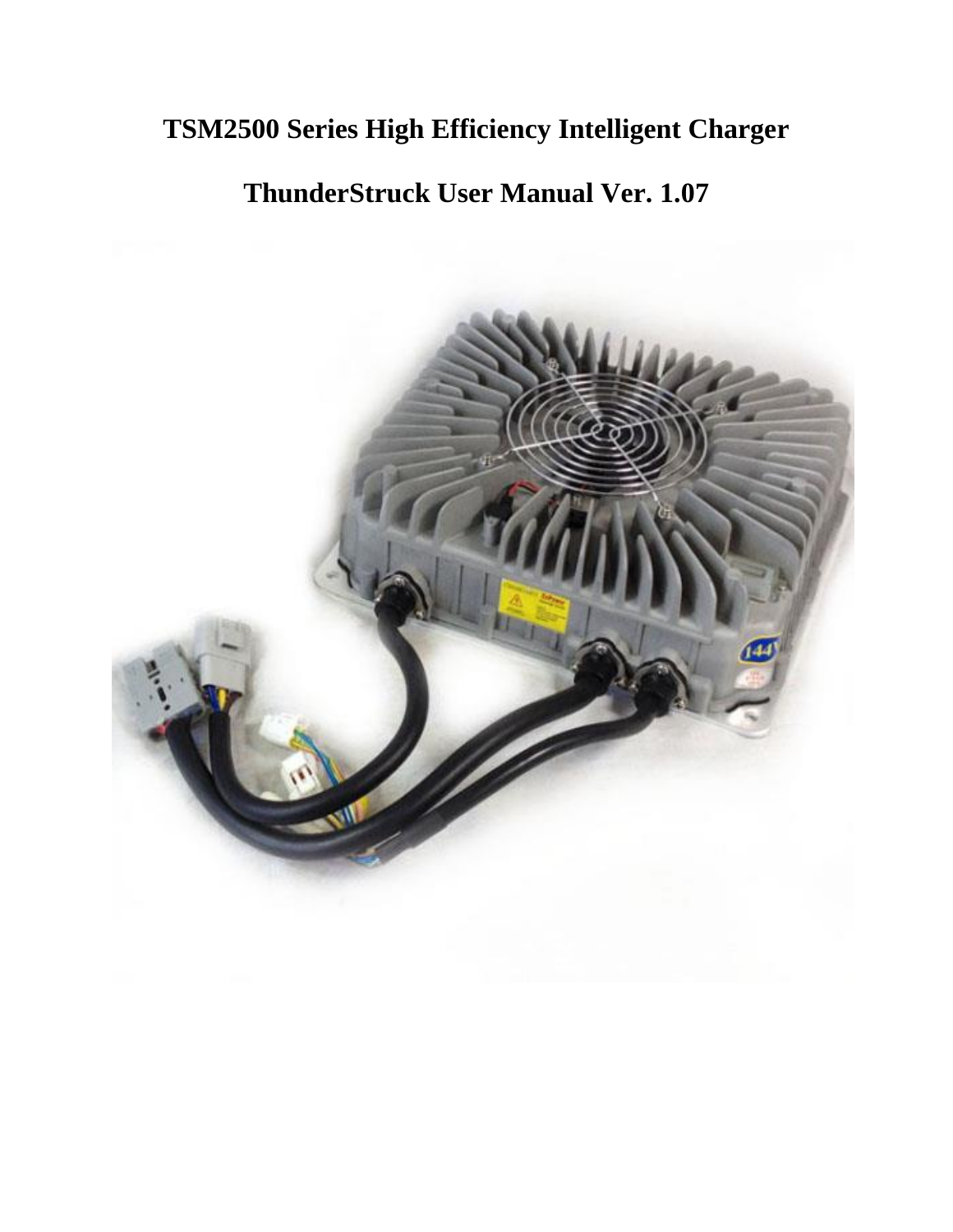# **Table Of Contents**

I. Product Overview

II. Safety

- III. Preventing Leakage and Fire
	- 1.Correct use of Breakers, Sockets and Cables
	- 2. Correct Use of Input Connections
	- 3. Charging Environment Requirements
- IV. Regular Maintenance
- V. Technical Specifications
- VI. Parts List
- VII. LED Charge Light Information
- VIII. Input and Output Interface
- IX. Appearance and Installation Dimensions
- X. Connections and Wiring
- XI. Faults & Solutions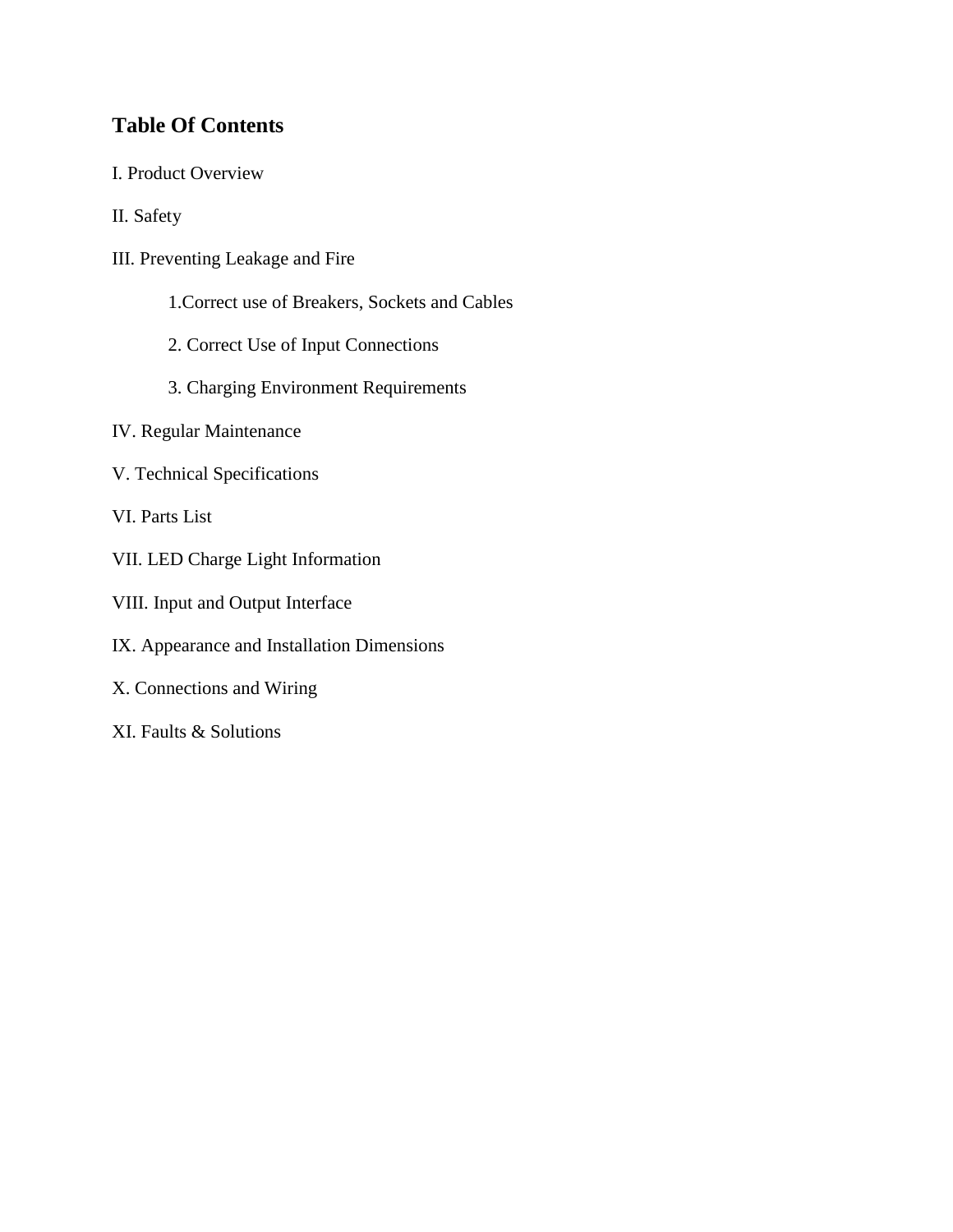#### **I Product Overview**

The TSM2500 series high efficiency intelligent charger is designed to charge traction batteries of electric vehicles. This series of products adopt the most advanced technologies such as LLC resonant, active power factor correction, microcomputer measurement and control, digital adjusting, and extremely water resistant technology. Its features include: wide input voltage range, high input power factor that significantly reduces the input current as well as heat generated from the input cable, and Low harmonic current that reduces interference to other electric equipment. Full range soft switching is used to achieve high conversion efficiency and very little electromagnetic interference. The charger is designed according to IP66 protection grade and is highly water resistant. It is also small in size, lightweight, quiet, beautiful, simple to install and of course easy operation and maintenance.

The charger uses microcomputer measurements and control technology, the embedded CPU can accurately detect battery voltage and charge current.

The charger has temperature compensation functions, as well as automatic shut down after being fully charged. Reverse battery connection protection as well as output short circuit protection, AC input under voltage protection, and overheating protection. These functions help to ensure safe and reliable use.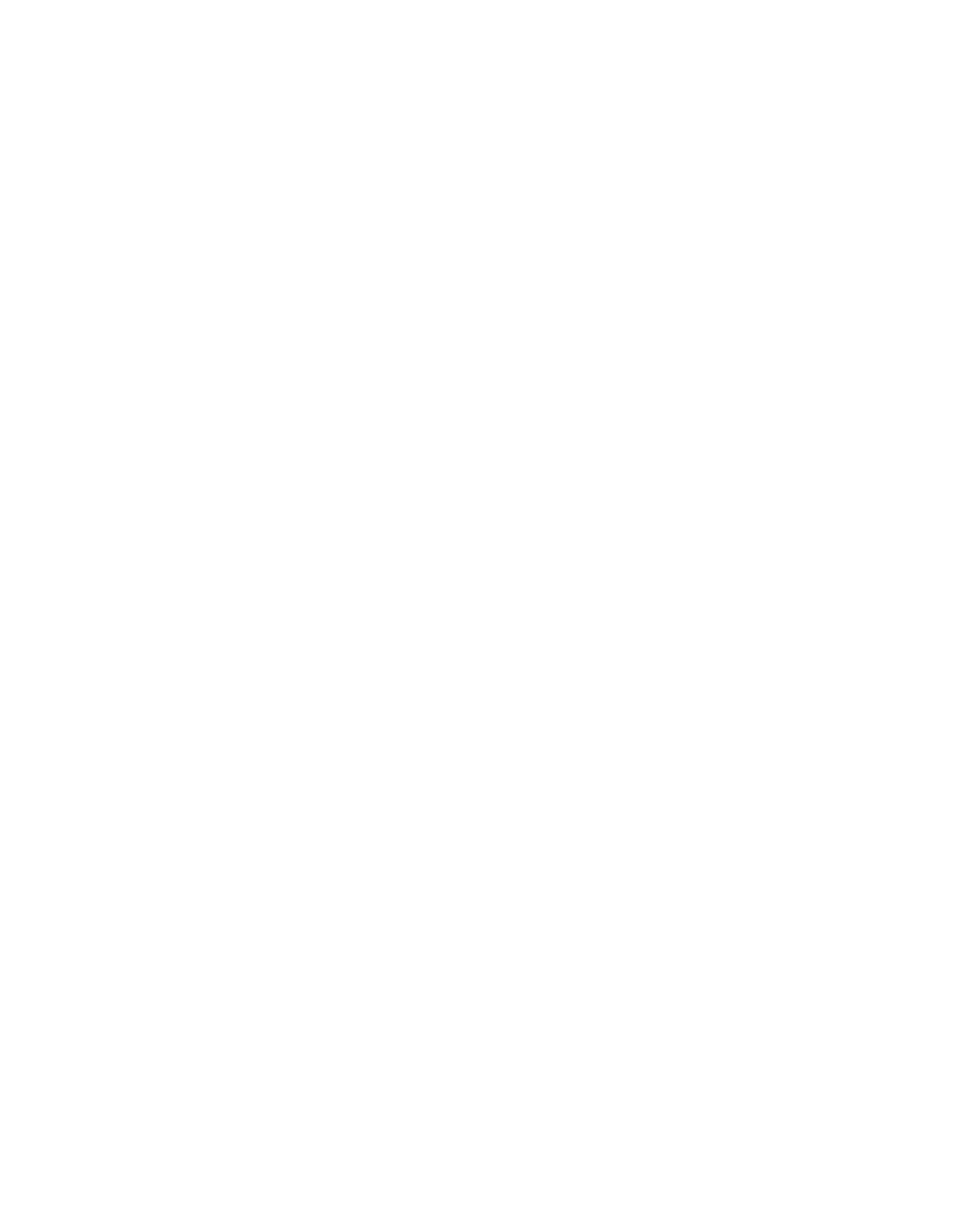#### **II Safety**

1. Please do not disassemble the charger; this may cause electric shock or other injuries.

2. If the charger needs to be connected to an AC power supply with extension cables, please make sure that the extension cable can withstand the maximum input current (GB 2.5mm2 copper core cable is recommended to be used), and limit the extension cable length within 10m.

 3. Don't place the charger where it can get wet, this may cause damage to the charger as well as electric shock to the operator.

 4. The charger's DC output plug should be connected reliably to the socket, if they are damaged or loose, please replace them immediately, otherwise it will cause overheating in the plug position, and can even cause fire.

 5. If the charger produces any abnormal sound or smell while on, please unplug the power immediately and contact the service department. Do not attempt to open the charger case.

 6. Make sure that all air vents are unobstructed to prevent charger overheating. Do not place the charger near a heat source; the charger should be left with enough space to ensure proper ventilation.

7. Please disconnect the charger's AC input power if you need to move it.

 8. Make sure that AC power supply voltage matches chargers' input voltage. For inquiries, please contact your supplier or local power Supply Corporation.

 9. Battery voltage and the nominal voltage of the charger must be matched or it could damage both the charger and the batteries.

 10. To avoid damage to the charger's cables, do not pull, twist or shake the cables or the connection terminals. If the cable is worn, please replace it immediately.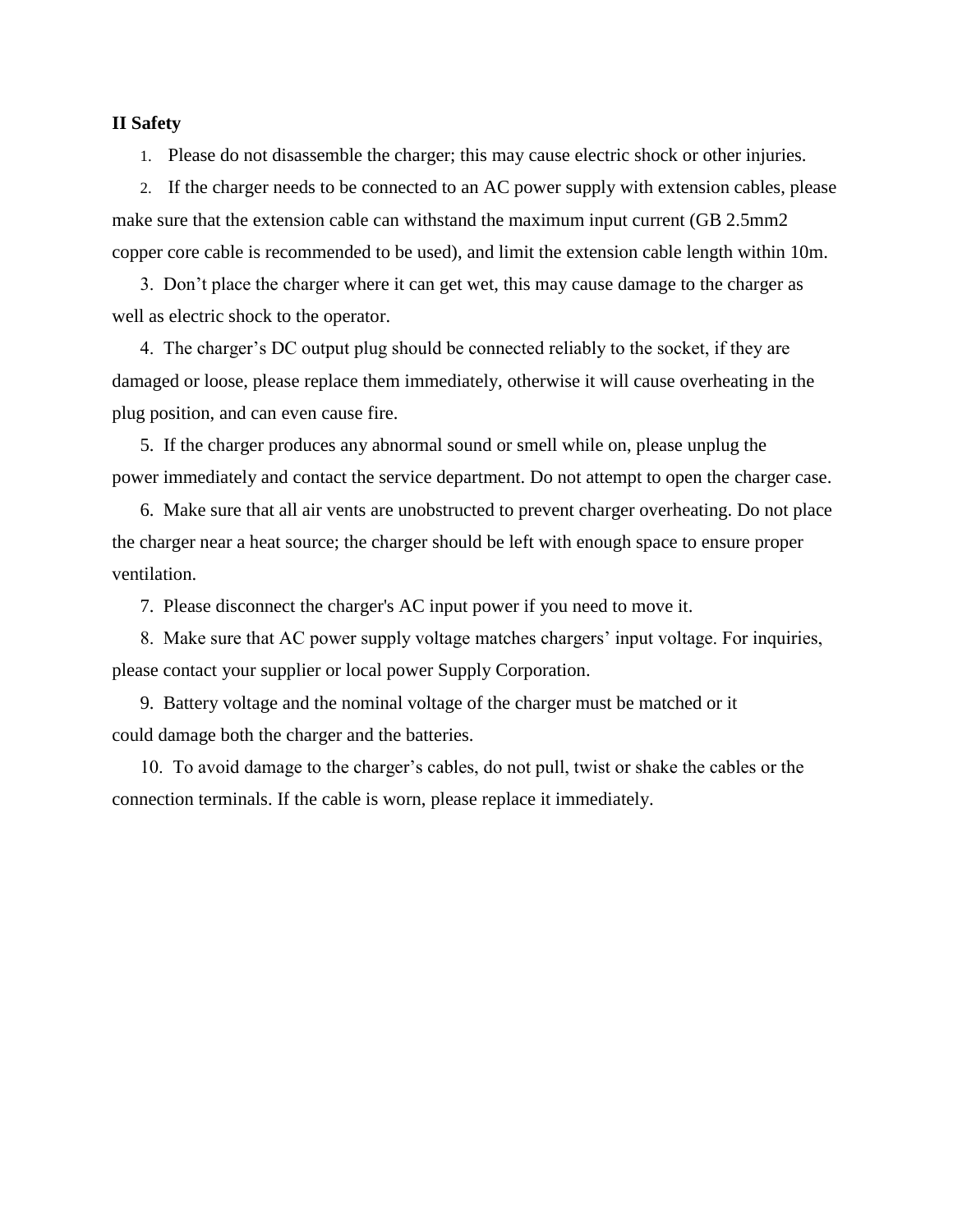#### **III Preventing Leakage and Fire**

#### **1. Correct use of Breakers, Sockets and Cables**

- 1. Use copper core cables with flame-retardant jackets. The cables' core diameter must be at least 2.5mm in diameter.
- 2. Prevent plugs, sockets from coming in contact with water.

**Note:** According to statistics, 80% of electric car fires occur during charging. The main reasons for this include insufficient core diameter, size of cables, poor quality plugs and sockets, poor contact of plugs and sockets, poor flame-retardant sheath or shells of breakers, plugs and sockets and so on.

#### **2. Correct Use of Input Connections**

Make sure that the plug is clean, undamaged and free of dirt before charging.

#### **3. Charging Environment Requirements**

Have it be spacious and away from flammable materials. Avoid mounting/placing the charging plugs, charging cables or the charger itself on car cabs, synthetic seats and other flammable objects.

#### **4. Lithium Safety**

A lithium battery pack should have a battery management system to ensure safe charging. A battery pack with no BMS can be a very dangerous thing. We are not responsible for damage to batteries due to using a charger with no BMS.

Most prismatic lithium batteries should be contained in a manner that prevents them from swelling during charging and discharging. Consult your battery manufacturer's recommendation for the best way to package your cells.

#### **IV Regular Maintenance**

1. Check the J1772 Socket regularly for corrosion or other conduction inhibitors. Poor contact may result in overheating and burning inside the socket, which although unlikely could cause fire.

2. Make sure to use a charger that has a dedicated breaker and wire running to it.

3. Make sure that the charger's shell and cooling fan are free of debris and dirt.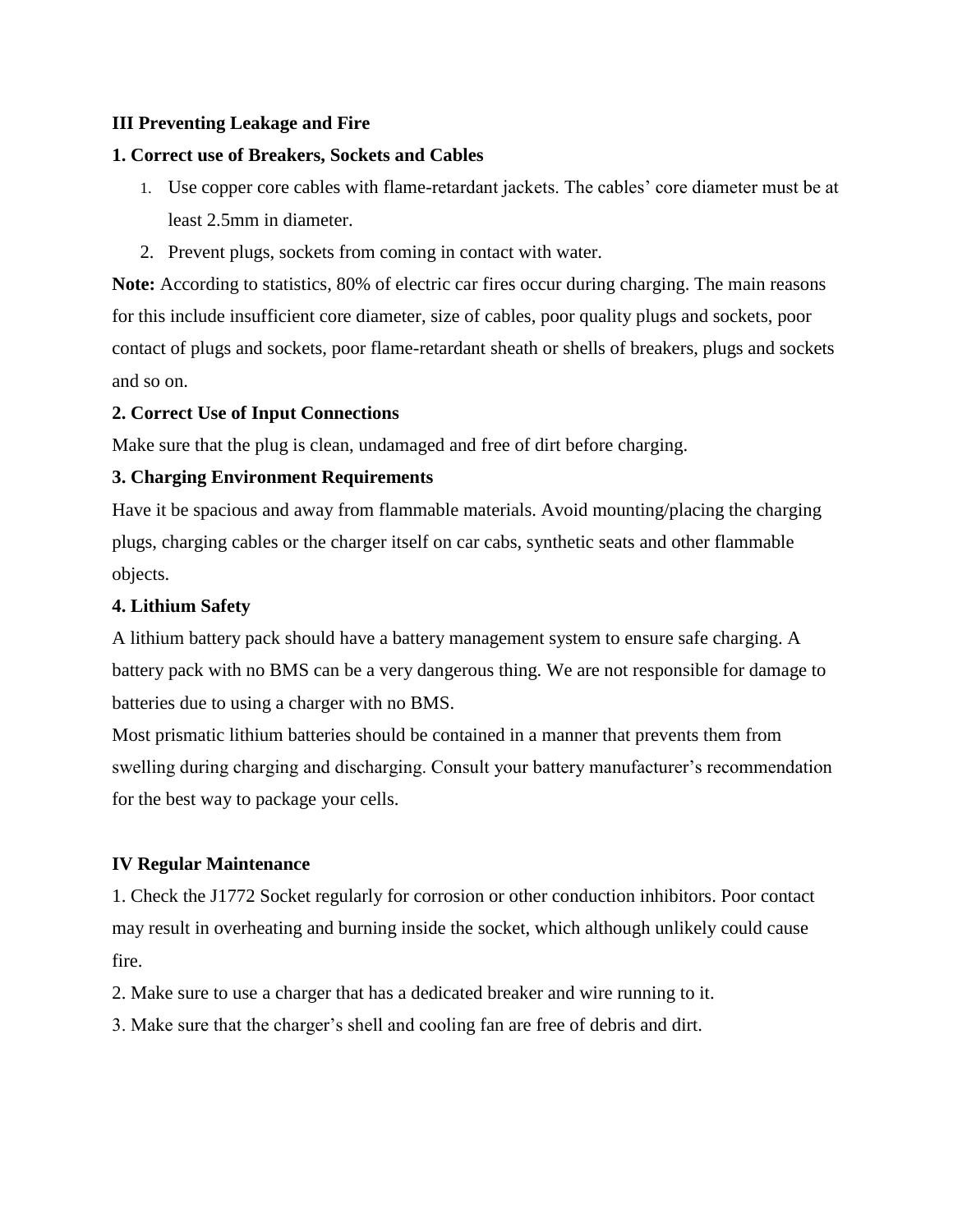#### **V Technical Specifications**

Rated input voltage: 220VAC 50/60Hz Input voltage range: 85~265VAC (Note: When the Input voltage is lower than 185VAC, the output power will be limited to 1.5KW) Power Factor:  $\geq 0.99$  @ 220VAC input, full power output; Total Harmonic Current:  $\leq 5\%$  @ 220VAC input, full power output; Nominal output voltage: 144V Maxim output voltage: 180V Rated output current: 15A Voltage regulation accuracy:  $\leq 0.5\%$ Current regulation accuracy:  $\leq 2\%$ Conversion efficiency:  $\geq$  95% @ 220VAC input, full power output Protection class: IP66 Audible Noise:  $\leq$  40dB Seismic rating: Designed according to IEC60335-2-29-2004-Part.21 Working temperature: -25~55°C (Note: models whose output power greater than 2KW Storage temperature: - 40~80°C Recognition certificates: CE SGS will ensure 2KW output at 60°C. )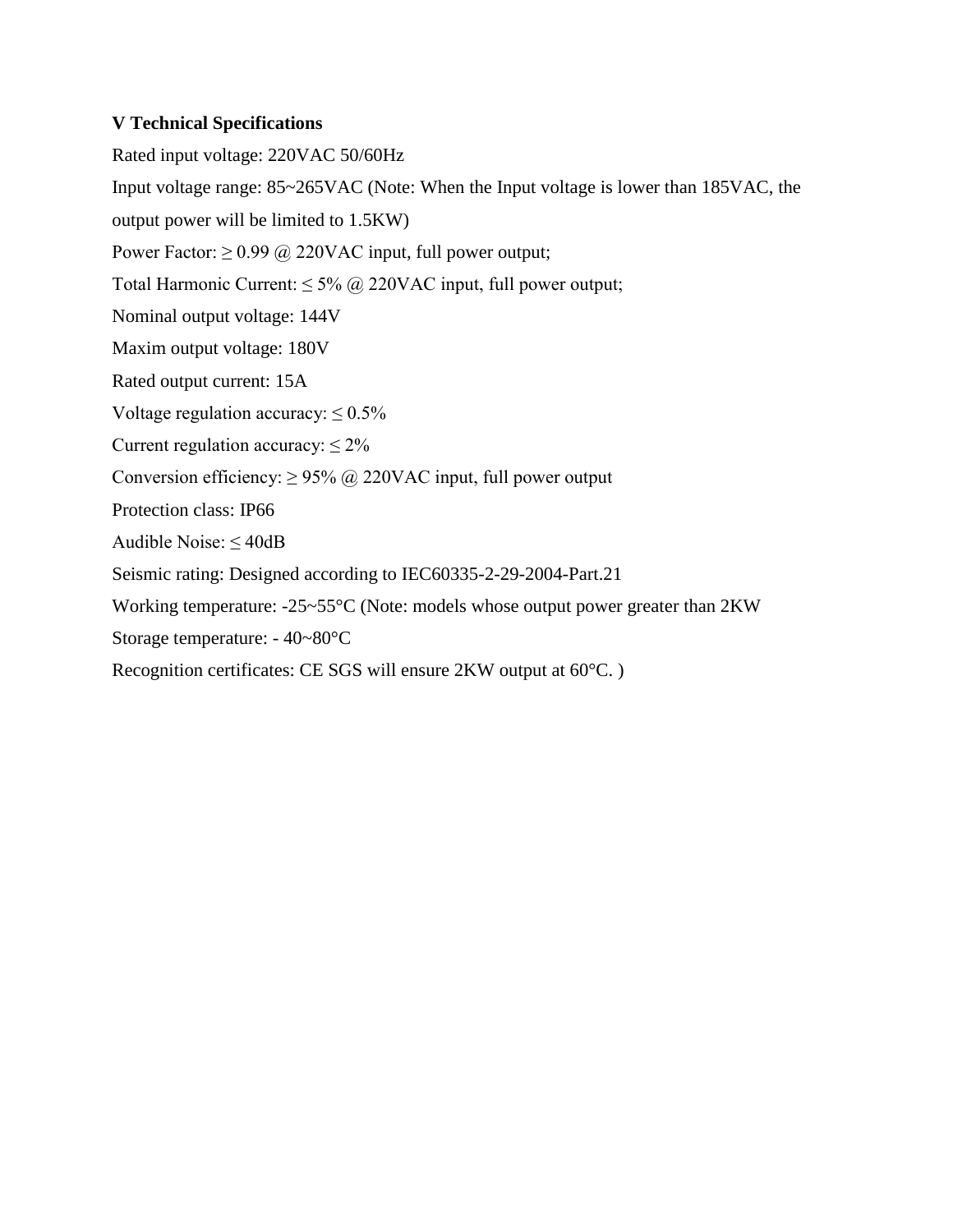# **VI Parts List**

- **A -** AC Input Cables
- **B -** DC Output Cables
- **C -** Signal Cables
- **D -** Charging Indicator E Mounting plate F Shell
- **G -** Cooling Fan and Fan Cover



**VII LED Charge Light Information**

| When                                                | Then                                                                                                        |
|-----------------------------------------------------|-------------------------------------------------------------------------------------------------------------|
| Red Light Flashing                                  | It is $< 80\%$ Charged                                                                                      |
| <b>Yellow Light Flashing</b>                        | It is $> 80\%$ Charged                                                                                      |
| <b>Green Light Flashing</b>                         | It is 100% Charged                                                                                          |
| Flashing Yellow, Red and Green in Various<br>Orders | Charging has recently stopped or has a<br>Fault with Charger or Batteries. Contact<br>Thunderstruck-ev.com. |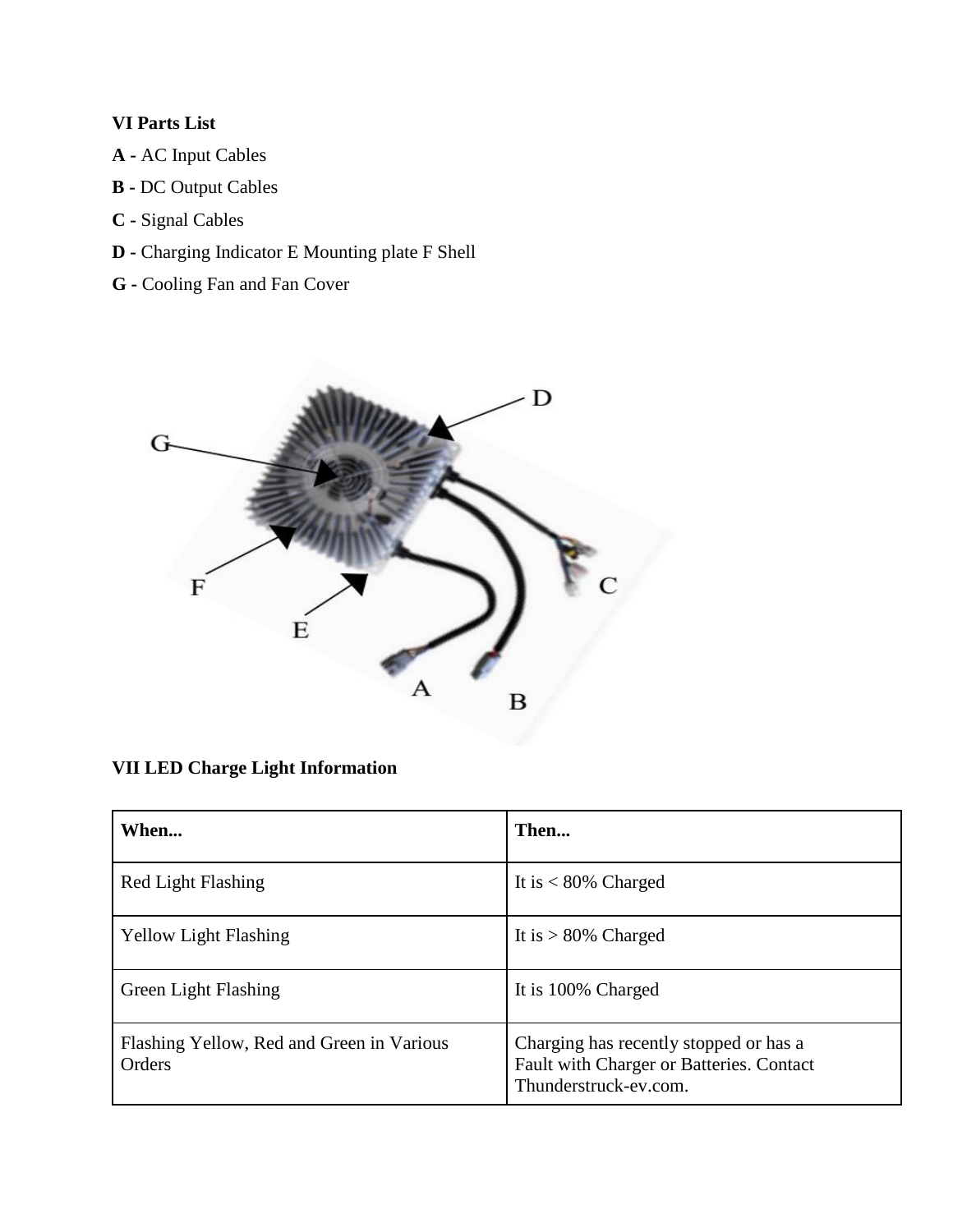# **VIII Input and output interface**

|                                       |                                          |               | <b>Input Cables</b>   |                                                                 |                      |  |
|---------------------------------------|------------------------------------------|---------------|-----------------------|-----------------------------------------------------------------|----------------------|--|
| <b>Terminal Model</b>                 |                                          |               | DJ7031-4.8-11         | 3#<br>1#<br>Direction of view: form the cables to terminal.     |                      |  |
| <b>Terminal Model for</b><br>matching |                                          |               | DJ7031-4.8-21         |                                                                 |                      |  |
| Needle No.                            | <b>Wire Color</b>                        |               | Wire core diameter    | <b>Description</b>                                              |                      |  |
| 1#                                    | brown                                    |               | $2.5$ mm <sup>2</sup> | Ŀ                                                               | Live wire            |  |
| 2#                                    | blue                                     |               | $2.5$ mm <sup>2</sup> | N.                                                              | Neutral wire         |  |
| 3#                                    | Yellow<br>and green                      |               | $2.5$ mm <sup>2</sup> | PE——Protective grounding wire                                   |                      |  |
|                                       |                                          |               | <b>Output Cables</b>  |                                                                 |                      |  |
| <b>Terminal Model</b>                 |                                          |               | <b>SB50</b>           | O                                                               |                      |  |
| Needle No.                            | <b>Wire Color</b>                        |               | Wire core diameter    |                                                                 | <b>Description</b>   |  |
| $+$                                   | red                                      |               | $6 \text{ mm}^2$      |                                                                 | Output positive pole |  |
| $\overline{a}$                        | black                                    |               | $6 \text{ mm}^2$      |                                                                 | Output negative pole |  |
|                                       |                                          |               | <b>Signal Cables</b>  |                                                                 |                      |  |
| Needle No.                            | <b>Wire Color</b>                        |               | Wire core diameter    | <b>Description</b>                                              | Needle No.           |  |
| 1#                                    | brown                                    |               |                       |                                                                 |                      |  |
| 2#                                    | Blue                                     |               | DJ7031Y-2.3-21        | external LED<br>indicator interface                             | DJ7031Y-2.3-11       |  |
| 3#                                    | yellow                                   |               |                       |                                                                 |                      |  |
| 4#                                    | purple                                   | DJ7021-1.5-21 |                       | <b>Battery Temperature</b><br>DJ7021-1.5-11<br>sensor interface |                      |  |
| 5#                                    | white                                    |               |                       |                                                                 |                      |  |
| 6#                                    | pink                                     |               |                       | Serial                                                          |                      |  |
| 7#                                    | Yellow and<br>green<br>Blue and<br>white |               |                       |                                                                 | DJ7043-2-11          |  |
| 8#                                    |                                          |               | DJ7043-2-21           | communication<br>interface                                      |                      |  |
| 9#                                    | Green and<br>white                       |               |                       |                                                                 |                      |  |
| 10#                                   | orange                                   |               | DJ7021-2-11           |                                                                 | DJ7021-2-21          |  |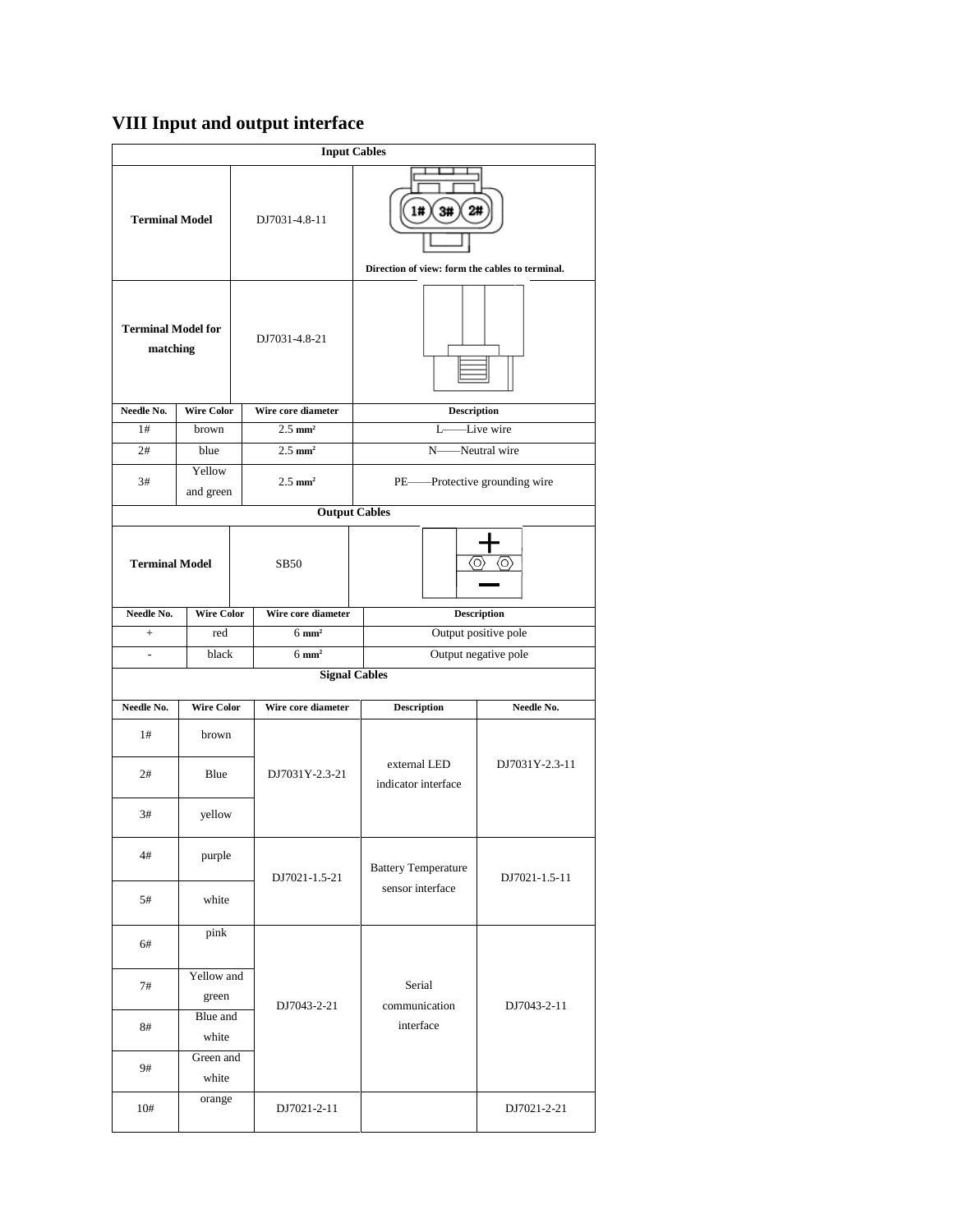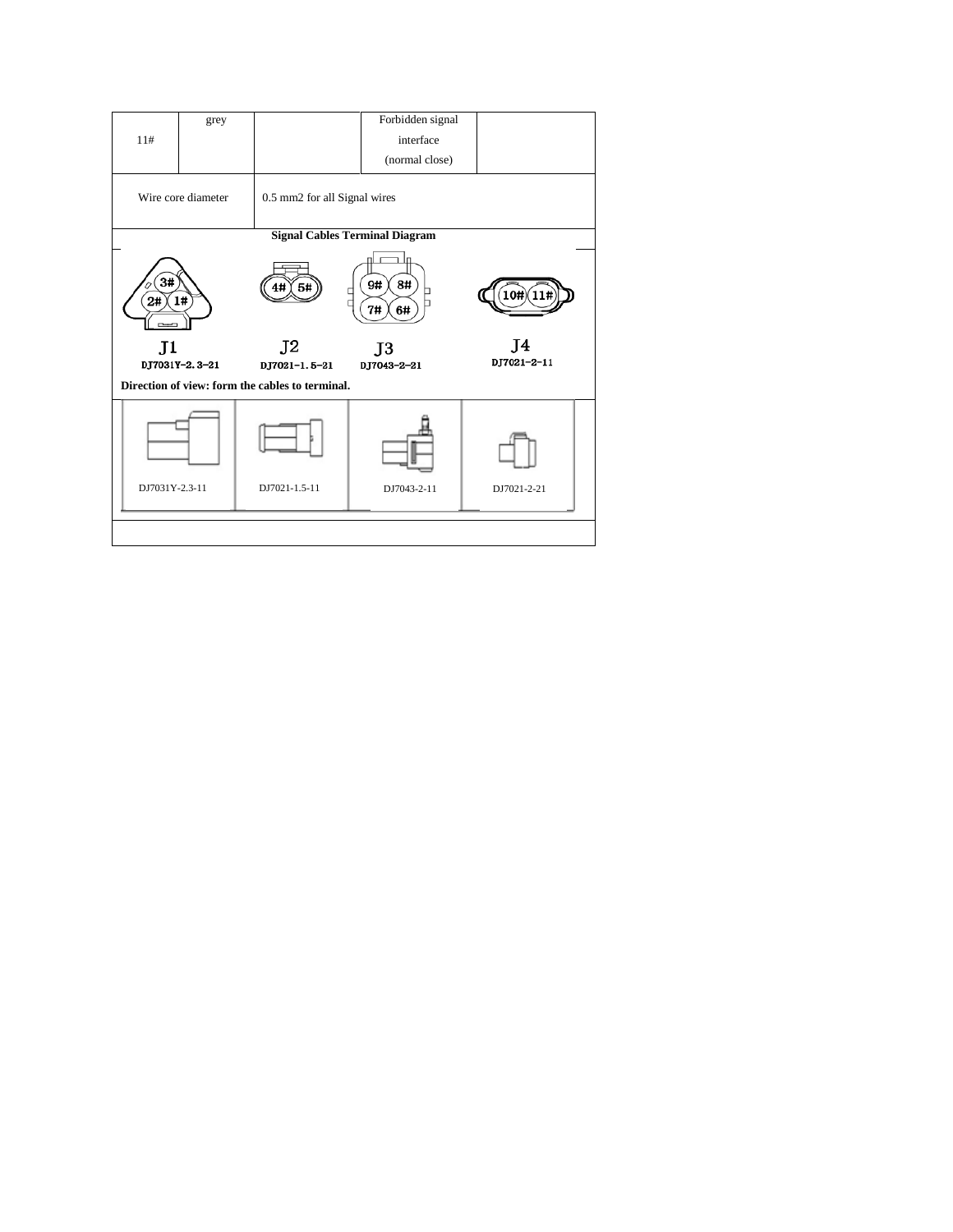### **IX Appearance and Installation Dimensions**

Do not bend the wires coming out of the charger until they have at least 50mm of space from where they enter the shell of the charger.



Ensure that there is a 50mm gap above the charger to allow for proper ventilation.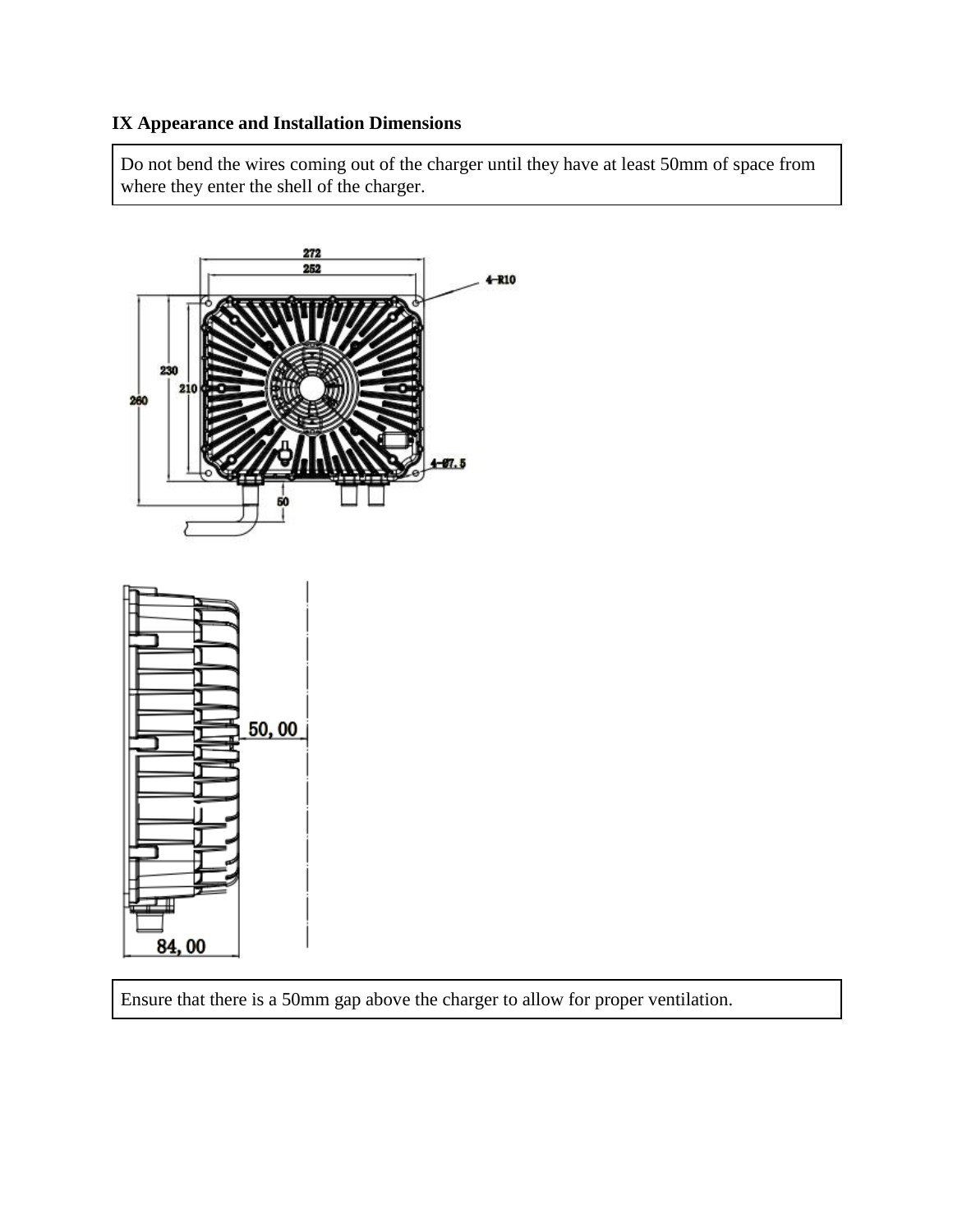### **X Connections and Wiring**

#### **Input Cables**



**Note Above:** The Yellow and Pink wires are not used, Refer to the EVCC Manual for more details on EVCC wiring.

**For 110V** 



**Yellow/Green- Ground Wire Blue** - Neutral Wire **Brown** - Live Wire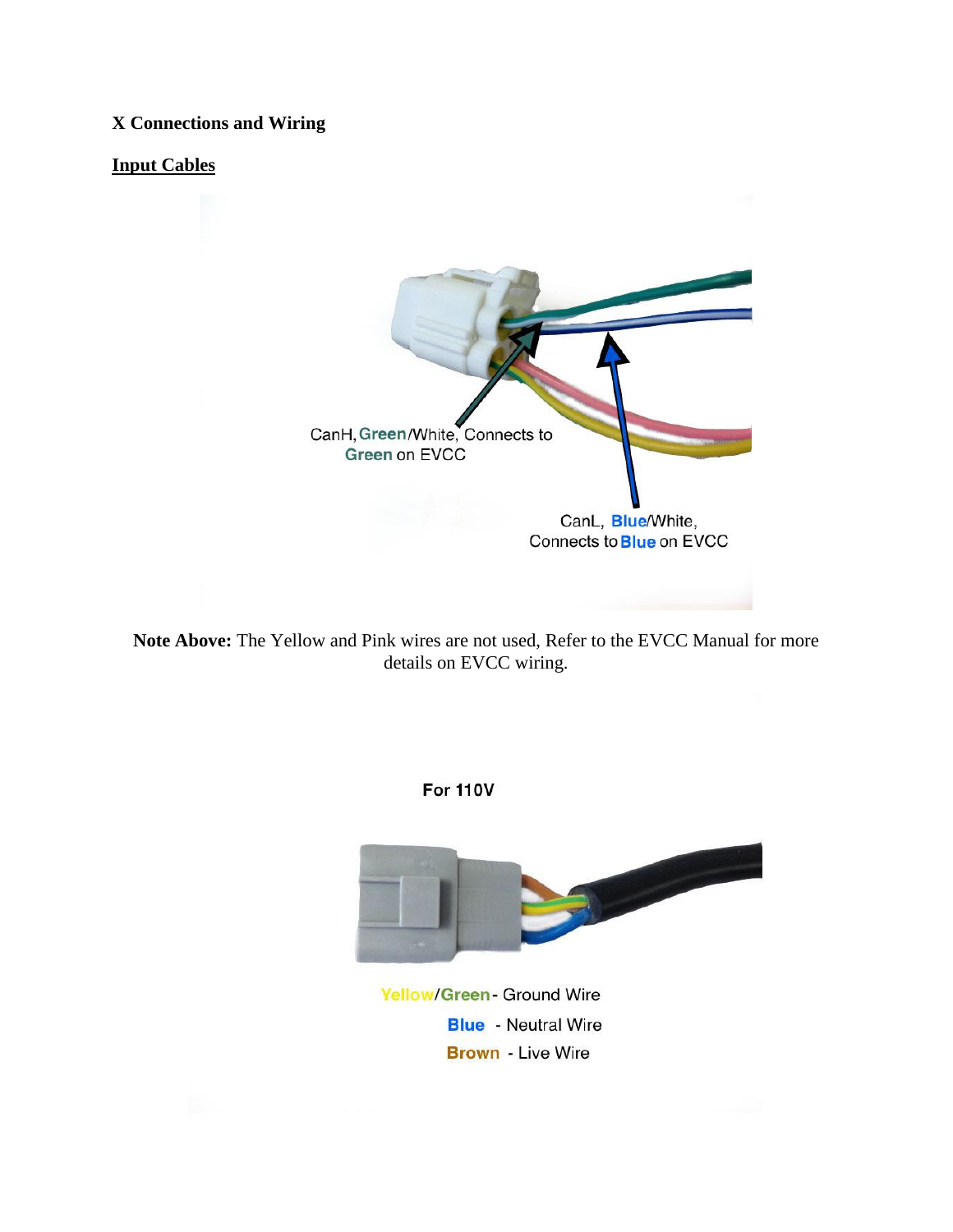



**Yellow/Green- Ground Wire Blue** - Live Wire **Brown** - Live Wire

**Output Cables**

**Red** - Positive DC Out **Black - Negative DC Out** 



SB50 Connector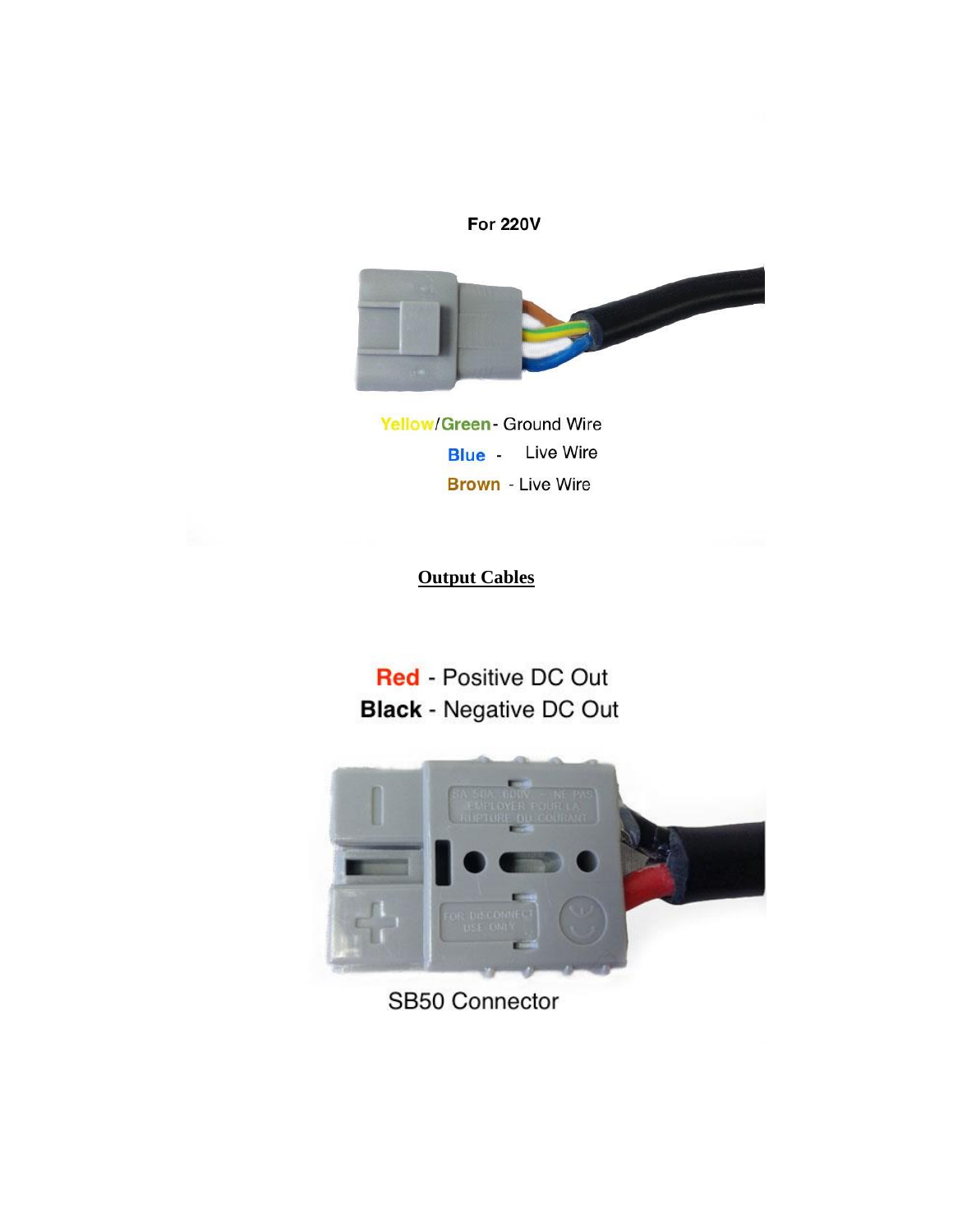# **XI Faults and Solutions**

| <b>Fault</b>                                               | <b>Analysis</b>                                                                                       | <b>Solutions</b>                                                                                                                             |
|------------------------------------------------------------|-------------------------------------------------------------------------------------------------------|----------------------------------------------------------------------------------------------------------------------------------------------|
| <b>Battery temperature</b>                                 | External battery temperature                                                                          | Check sensor connection or change                                                                                                            |
| <b>Sensor Fault</b>                                        | sensor is fault or not connected                                                                      | a new one                                                                                                                                    |
| <b>Battery</b> not                                         | Battery is not connected or                                                                           | Check and connect the battery                                                                                                                |
| connected                                                  | reverse connected                                                                                     | correctly                                                                                                                                    |
| Over-Temperature<br>Protection                             | Charging environment<br>temperature is too high; cooling<br>fan is fault; air vents are<br>obstructed | Place the charger in lower<br>temperature environments and<br>retry;<br>Check whether cooling fan is at<br>fault or air vents are obstructed |
| Input fault<br>protection                                  | Poor contact of charger's input<br>side; Charger is broken                                            | If no poor contact phenomenon<br>occurs, please contact us                                                                                   |
| Charging timeout                                           | Battery is damaged or aging                                                                           | Check and replace battery                                                                                                                    |
| <b>Battery Overheating</b>                                 | Battery is damaged or aging                                                                           | Check and replace battery                                                                                                                    |
| Internal temperature<br>Sensor fault                       | Charger is broken inside                                                                              | Please contact us                                                                                                                            |
| Output voltage<br>Feedback fault                           | Charger is broken inside                                                                              | Please contact us                                                                                                                            |
| "Full Power" after<br>Short charging                       | Battery is broken;<br>Poor contact between charger<br>and battery;<br>Battery has been fully charged; | Check whether the battery is<br>damaged; battery connecting cables<br>are firm; the battery is fully charged                                 |
| Battery temperature<br>becomes more than<br>$50^{\circ}$ C | Battery is aging;<br>Battery voltage is lower than the<br>nominal voltage of the charger              | Check the battery, and replace bad<br>battery; Reselect charger that match<br>battery voltage level.                                         |
| Low battery capacity<br>after full charge                  | Battery is aging                                                                                      | Replace the battery                                                                                                                          |
|                                                            | Cables are too long or too thin<br>Between the charger and battery                                    | Reduce the output cables back to<br>initial length                                                                                           |
|                                                            | Battery is aging                                                                                      | Replace the battery                                                                                                                          |
| Charging time<br>becomes too short or<br>too long          | Charger overheating protection                                                                        | Check if there are foreign matters<br>around the fan and remove them<br>Check whether the cooling fan is                                     |
|                                                            |                                                                                                       | working correctly, or contact us to<br>replace the fan.                                                                                      |

If your charger is not working correctly, you can refer to the table below: